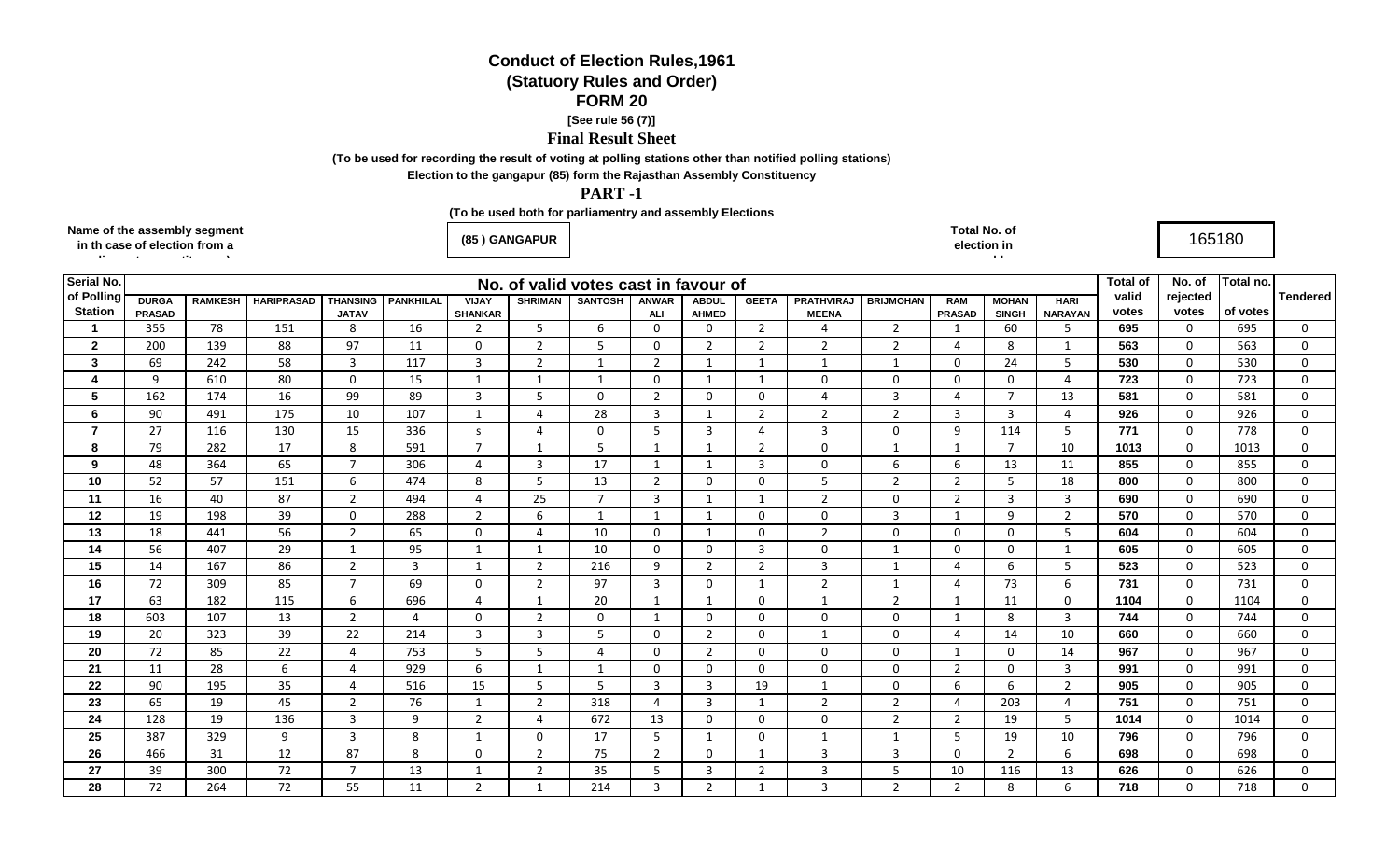| Serial No.     |                |                |                   | No. of valid votes cast in favour of |                  |                |                |                         |                |                |                |                   | <b>Total of</b>  | No. of                  | Total no.             |                |       |              |          |                 |
|----------------|----------------|----------------|-------------------|--------------------------------------|------------------|----------------|----------------|-------------------------|----------------|----------------|----------------|-------------------|------------------|-------------------------|-----------------------|----------------|-------|--------------|----------|-----------------|
| of Polling     | <b>DURGA</b>   | <b>RAMKESH</b> | <b>HARIPRASAD</b> | <b>THANSING</b>                      | <b>PANKHILAL</b> | VIJAY          | <b>SHRIMAN</b> | <b>SANTOSH</b>          | <b>ANWAR</b>   | <b>ABDUL</b>   | <b>GEETA</b>   | <b>PRATHVIRAJ</b> | <b>BRIJMOHAN</b> | <b>RAM</b>              | <b>MOHAN</b>          | <b>HARI</b>    | valid | rejected     |          | <b>Tendered</b> |
| <b>Station</b> | <b>PRASAD</b>  |                |                   | <b>JATAV</b>                         |                  | <b>SHANKAR</b> |                |                         | ALI            | <b>AHMED</b>   |                | <b>MEENA</b>      |                  | <b>PRASAD</b>           | <b>SINGH</b>          | <b>NARAYAN</b> | votes | votes        | of votes |                 |
| 29             | 21             | 10             | 28                | 0                                    | 5                | 6              | 712            | $\overline{4}$          | 0              | 0              | 1              | $\overline{2}$    | $\mathbf 0$      | 1                       | $\mathbf{0}$          | 0              | 790   | 0            | 790      | $\mathbf{0}$    |
| 30             | 97             | 265            | 89                | 17                                   | 296              | 4              | $\overline{2}$ | $\mathbf{1}$            | $\mathbf{1}$   | $\mathbf 0$    | $\mathbf 0$    | $\overline{2}$    | $\mathbf 0$      | 1                       | 27                    | 12             | 814   | 0            | 814      | $\Omega$        |
| 31             | 85             | 334            | 47                | 9                                    | 318              | 4              | 4              | $\overline{4}$          | 3              | 3              | 3              | 1                 | 3                | 1                       | $\overline{7}$        | 6              | 832   | 0            | 832      | $\Omega$        |
| 32             | 133            | 396            | 58                | $\overline{7}$                       | 123              | 1              | 3              | 5                       | 3              | $\mathbf 0$    | $\mathbf 0$    | $\mathbf 0$       | $\mathbf 0$      | $\mathbf{1}$            | $\overline{a}$        | 3              | 737   | $\mathbf 0$  | 737      | $\mathbf{0}$    |
| 33             | 114            | 186            | 90                | 14                                   | 418              | 6              | $\overline{4}$ | $\overline{3}$          | $\mathbf{1}$   | 1              | 1              | $\Omega$          | 1                | $\mathbf{1}$            | $\boldsymbol{\Delta}$ | 4              | 848   | $\mathbf 0$  | 848      | $\mathbf{0}$    |
| 34             | 99             | 411            | 133               | $\overline{4}$                       | 41               | $\mathbf 0$    | $\overline{2}$ | $\overline{\mathbf{1}}$ | $\overline{2}$ | $\mathbf{1}$   | $\mathbf 0$    | 3                 | $\mathbf{1}$     | $\overline{2}$          | $\mathsf{q}$          | 4              | 713   | $\mathbf 0$  | 713      | $\Omega$        |
| 35             | 125            | 566            | 19                | 5                                    | 113              | 8              | 3              | $\mathbf{1}$            | 3              | $\mathbf 0$    | 3              | 4                 | 3                | 5                       | $\overline{7}$        | 13             | 878   | 0            | 878      | $\mathbf{0}$    |
| 36             | 102            | 101            | 58                | $\mathbf{1}$                         | 174              | $\overline{2}$ | $\,6\,$        | 89                      | 6              | $\mathbf 0$    | $\mathbf 0$    | 3                 | 1                | $\mathbf 0$             | $\overline{4}$        | $\overline{2}$ | 549   | 0            | 549      | $\Omega$        |
| 37             | 67             | 261            | 189               | 5                                    | 87               | $\mathbf{1}$   | 2              | 10                      | 0              | $\overline{2}$ | $\mathbf 0$    | 1                 | $\overline{2}$   | 2                       | 159                   | 14             | 802   | 0            | 802      | $\Omega$        |
| 38             | 140            | 6              | 169               | $\overline{2}$                       | 191              | $\overline{2}$ | 2              | 134                     | 3              | $\overline{2}$ | 0              | 1                 | 1                | 4                       | 24                    | 4              | 685   | 0            | 685      | $\Omega$        |
| 39             | 23             | 85             | 95                | 4                                    | 39               | $\mathbf{1}$   | 1              | 29                      | 0              | $\overline{2}$ | 5              | $\mathbf 0$       | $\overline{2}$   | 8                       | 199                   | 5              | 498   | 0            | 496      | $\Omega$        |
| 40             | 72             | 27             | 161               | $\overline{4}$                       | 350              | 4              | $\overline{2}$ | 5                       | 0              | $\mathbf 0$    | 1              | 0                 | 0                | $\overline{2}$          | 60                    | $\overline{4}$ | 692   | 0            | 692      | 0               |
| 41             | 140            | 18             | 65                | $\overline{3}$                       | 397              | $\mathbf{3}$   | $\overline{3}$ | 10                      | $\overline{2}$ | $\overline{2}$ | $\overline{2}$ | 5                 | 1                | $\overline{3}$          | 15                    | 10             | 679   | 0            | 679      | $\Omega$        |
| 42             | 74             | 91             | 57                | 124                                  | 57               | $\mathbf 0$    | 4              | $\overline{7}$          | $\mathbf{1}$   | 5              | 5              | $\overline{2}$    | 8                | 13                      | 82                    | 10             | 540   | 0            | 540      | $\Omega$        |
| 43             | $\overline{4}$ | 21             | 8                 | $\overline{2}$                       | 671              | 5              | 3              | 3                       | 0              | $\mathbf{1}$   | $\mathbf 0$    | 0                 | 0                | $\mathbf 0$             | 0                     | 1              | 719   | 0            | 719      | $\Omega$        |
| 44             | 11             | 50             | 13                | 4                                    | 701              | 5              | $\mathbf{1}$   | 9                       | 3              | $\mathbf{1}$   | 1              | $\mathbf{1}$      | 0                | 3                       | $\overline{2}$        | 3              | 808   | 0            | 808      | $\Omega$        |
| 45             | 116            | 671            | 89                | $\overline{3}$                       | 9                | 3              | $\overline{2}$ | $\overline{2}$          | $\mathbf 0$    | $\mathbf{1}$   | $\mathbf 0$    | $\mathbf 0$       | $\mathbf{1}$     | $\mathbf{1}$            | 0                     | $\overline{2}$ | 900   | 0            | 900      | $\Omega$        |
| 46             | 68             | 595            | 107               | 6                                    | 41               | $\mathbf{1}$   | $\overline{2}$ | 0                       | $\mathbf 0$    | $\mathbf 0$    | $\mathbf 0$    | $\mathbf 0$       | $\mathbf{1}$     | $\mathbf{1}$            | 3                     | 3              | 828   | 0            | 828      | $\mathbf{0}$    |
| 47             | 229            | 450            | 9                 | $\mathbf{1}$                         | 13               | $\overline{3}$ | $\mathbf{3}$   | $\overline{3}$          | 8              | $\mathbf 0$    | $\mathbf 0$    | $\mathbf 0$       | $\mathbf{1}$     | $\mathbf{1}$            | 6                     | $\overline{2}$ | 729   | $\mathbf 0$  | 729      | $\mathbf 0$     |
| 48             | $\overline{7}$ | 31             | 347               | 19                                   | $\mathbf 0$      | $\mathbf 0$    | $\mathbf 0$    | 6                       | 0              | $\mathbf 0$    | 0              | $\mathbf{0}$      | 0                | $\mathbf{1}$            | 56                    | 0              | 467   | 0            | 467      | $\mathbf{0}$    |
| 49             | 163            | 3              | 119               | 4                                    | 1                | $\mathbf{1}$   | $\mathbf 0$    | 8                       | 151            | $\overline{2}$ | 1              | $\Omega$          | $\overline{2}$   | 3                       | 8                     | $\overline{2}$ | 468   | $\mathbf 0$  | 468      | $\mathbf{0}$    |
| 50             | 216            | $\overline{2}$ | 169               | 5                                    | $\overline{2}$   | $\mathbf{1}$   | $\overline{2}$ | 11                      | 188            | 1              | 1              | $\mathbf{1}$      | 3                | $\overline{2}$          | 264                   | $\overline{7}$ | 875   | $\mathbf 0$  | 875      | $\mathbf{0}$    |
| 51             | 143            | 5              | 161               | $\overline{7}$                       | 11               | $\mathbf 0$    | 1              | 3                       | 154            | 3              | 1              | $\mathbf 0$       | 1                | 4                       | 32                    | 3              | 529   | $\mathbf 0$  | 529      | $\mathbf{0}$    |
| 52             | 220            | 125            | 188               | 24                                   | $\overline{2}$   | 6              | $\mathbf 0$    | $\overline{4}$          | 72             | $\overline{4}$ | $\mathbf 0$    | $\overline{2}$    | 4                | 4                       | $\overline{7}$        | 9              | 671   | $\mathbf 0$  | 671      | $\Omega$        |
| 53             | 40             | $\overline{7}$ | $\overline{3}$    | 1                                    | $\mathbf{0}$     | $\mathbf 0$    | $\overline{3}$ | $\overline{7}$          | 829            | $\overline{2}$ | $\mathbf{1}$   | $\mathbf 0$       | 1                | 6                       | 17                    | 1              | 918   | 0            | 918      | 1               |
| 54             | 132            | 18             | 429               | 8                                    | $\overline{3}$   | $\overline{2}$ | $\overline{2}$ | 19                      | 20             | $\mathbf 0$    | $\overline{2}$ | $\Omega$          | $\overline{2}$   | $\overline{7}$          | 82                    | 1              | 727   | 0            | 727      | $\mathbf{0}$    |
| 55             | 84             | 23             | 228               | $\overline{2}$                       | $\overline{3}$   | $\mathbf{1}$   | 1              | 8                       | 187            | 1              | 0              | $\mathbf{0}$      | 9                | 3                       | 113                   | $\overline{2}$ | 665   | 0            | 665      | $\mathbf{0}$    |
| 56             | 89             | 349            | 35                | 1                                    | 8                | $\mathbf{1}$   | $\mathbf 0$    | -1                      | 0              | $\mathbf 0$    | 0              | 1                 | 0                | $\overline{2}$          | 3                     | 0              | 490   | $\mathbf 0$  | 490      | $\mathbf{0}$    |
| 57             | 43             | 55             | 38                | $\overline{3}$                       | 511              | 3              | 1              | $\overline{2}$          | 3              | 1              | $\mathbf 0$    | $\overline{2}$    | 0                | $\overline{2}$          | $\overline{4}$        | 5              | 673   | $\mathbf 0$  | 673      | $\mathbf{0}$    |
| 58             | 30             | 65             | 35                | $\overline{2}$                       | 309              | $\overline{2}$ | 3              | $\overline{7}$          | $\overline{7}$ | $\overline{2}$ | 1              | $\mathbf{1}$      | 1                | $\overline{2}$          | 53                    | $\overline{0}$ | 520   | $\mathbf 0$  | 520      | $\Omega$        |
| 59             | 51             | 124            | 52                | 81                                   | 369              | $\mathbf{3}$   | $\mathbf 0$    | $\mathbf 1$             | $\mathbf 0$    | $\mathbf 0$    | $\overline{2}$ | $\overline{2}$    | $\overline{7}$   | $\mathbf{1}$            | 45                    | 4              | 742   | $\mathbf 0$  | 742      | $\Omega$        |
| 60             | 30             | 88             | 52                | 5                                    | 227              | $\mathbf{3}$   | 5              | 12                      | $\overline{2}$ | $\overline{3}$ | $\mathbf 0$    | $\overline{2}$    | $\overline{2}$   | $\overline{4}$          | 16                    | 3              | 454   | 0            | 454      | $\mathbf{0}$    |
| 61             | 43             | 64             | 207               | 4                                    | $\overline{2}$   | $\mathbf 0$    | $\mathbf 0$    | $\overline{2}$          | $\mathbf{1}$   | $\mathbf{1}$   | 1              | $\mathbf{1}$      | $\mathbf{1}$     | 8                       | 475                   | $\overline{7}$ | 817   | 0            | 817      | $\Omega$        |
| 62             | 156            | 153            | 68                | 9                                    | $\mathbf{1}$     | $\mathbf{0}$   | 2              | 8                       | 3              | $\overline{2}$ | $\mathbf 1$    | 3                 | 5                | 6                       | 150                   | 14             | 581   | $\mathbf 0$  | 581      | $\Omega$        |
| 63             | 23             | 40             | 76                | 3                                    | $\mathbf 0$      | 0              | 0              | 2                       | 1              | $\mathbf{0}$   | $\overline{2}$ | 2                 | 3                | 16                      | 695                   | 16             | 879   | 0            | 879      | $\mathbf{0}$    |
| 64             | 73             | 153            | 247               | $\overline{2}$                       | 19               | 3              | $\overline{2}$ | 4                       | 1              | $\mathbf{0}$   | $\mathbf{0}$   | 1                 | $\overline{0}$   | $\overline{\mathbf{3}}$ | 115                   | 6              | 629   | $\mathbf{0}$ | 629      | $\mathbf{0}$    |
| 65             | 216            | 104            | 336               | 8                                    | 16               | 1              | 3              | 7                       | $\overline{3}$ | $\overline{2}$ | $\overline{2}$ | 1                 | 3                | 4                       | 24                    | 6              | 736   | 0            | 736      | $\overline{2}$  |
| 66             | 275            | 120            | 263               | $\overline{3}$                       | 12               | $\overline{2}$ | $\overline{2}$ | 5                       | 18             | $\mathbf{1}$   | $\overline{3}$ | 0                 | $\overline{2}$   | 4                       | 25                    | 8              | 743   | 0            | 743      | $\mathbf{0}$    |
| 67             | 381            | 25             | 151               | $\overline{4}$                       | 15               | $\mathbf 0$    | 3              | 6                       | 21             | $\mathbf{0}$   | 1              | $\overline{2}$    | 1                | 6                       | 35                    | $7^{\circ}$    | 658   | 0            | 658      | $\mathbf{0}$    |
| 68             | 202            | 26             | 174               | 1                                    | 13               | $\mathbf 0$    | $\mathbf{1}$   | 5                       | 3              | $\mathbf{0}$   | 0              | $\mathbf{0}$      | 0                | 1                       | 12                    | 6              | 444   | 0            | 444      | $\mathbf{0}$    |
| 69             | 153            | 89             | 155               | 1                                    | 5                | $\mathbf 0$    | $\mathbf 0$    | 5                       | 3              | $\mathbf 0$    | $\mathbf{1}$   | $\overline{2}$    | $\mathbf 0$      | $\mathbf 0$             | 11                    | $2^{\circ}$    | 427   | 0            | 427      | $\mathbf 0$     |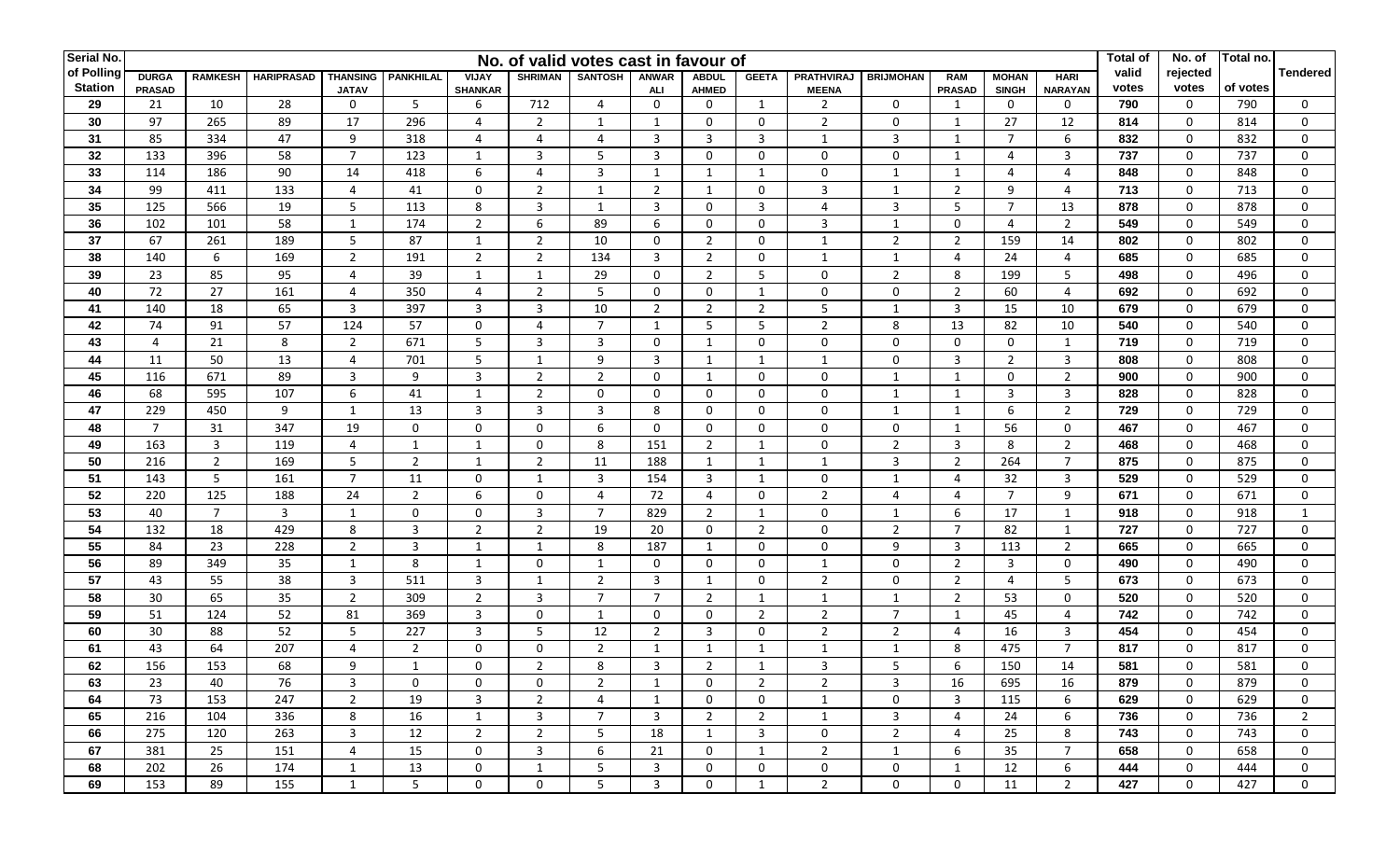| Serial No.     |               |                |                   |                         |                  |                |                | No. of valid votes cast in favour of |                |                |                |                   |                  |                |              |                | <b>Total of</b> | No. of       | Total no. |                 |
|----------------|---------------|----------------|-------------------|-------------------------|------------------|----------------|----------------|--------------------------------------|----------------|----------------|----------------|-------------------|------------------|----------------|--------------|----------------|-----------------|--------------|-----------|-----------------|
| of Polling     | <b>DURGA</b>  | <b>RAMKESH</b> | <b>HARIPRASAD</b> | <b>THANSING</b>         | <b>PANKHILAL</b> | VIJAY          | <b>SHRIMAN</b> | <b>SANTOSH</b>                       | <b>ANWAR</b>   | <b>ABDUL</b>   | <b>GEETA</b>   | <b>PRATHVIRAJ</b> | <b>BRIJMOHAN</b> | <b>RAM</b>     | <b>MOHAN</b> | <b>HARI</b>    | valid           | rejected     |           | <b>Tendered</b> |
| <b>Station</b> | <b>PRASAD</b> |                |                   | <b>JATAV</b>            |                  | <b>SHANKAR</b> |                |                                      | ALI            | <b>AHMED</b>   |                | <b>MEENA</b>      |                  | <b>PRASAD</b>  | <b>SINGH</b> | <b>NARAYAN</b> | votes           | votes        | of votes  |                 |
| 70             | 35            | 26             | 338               | 10                      | $\overline{3}$   | 1              | 1              | $\overline{7}$                       | 1              | $\mathbf{1}$   | 4              | 1                 | 12               | 23             | 354          | 10             | 827             | 0            | 827       | $\mathbf{0}$    |
| 71             | 217           | 65             | 119               | $\overline{2}$          | $\mathbf 0$      | 4              | $\overline{3}$ | 3                                    | 13             | $\overline{2}$ | $\mathbf 0$    | $\Omega$          | $\mathbf{1}$     | 5              | 108          | 12             | 554             | 0            | 554       | $\Omega$        |
| 72             | 242           | 18             | 337               | 6                       | 9                | 28             | $\overline{2}$ | 20                                   | 3              | $\mathbf{1}$   | 1              | 3                 | 4                | 6              | 137          | 14             | 831             | $\mathbf 0$  | 831       | $\Omega$        |
| 73             | 336           | 69             | 218               | $\overline{3}$          | 2                | -1             | 0              | 6                                    | 0              | $\overline{2}$ | $\mathbf 0$    | $\mathbf 0$       | 3                | 6              | 209          | 20             | 875             | $\mathbf 0$  | 875       | $\mathbf{0}$    |
| 74             | 34            | $\overline{3}$ | 11                | $\mathbf 0$             | 1                | $\mathbf 0$    | $\mathbf 0$    | $\Omega$                             | $\overline{2}$ | $\mathbf 0$    | 1              | $\Omega$          | 1                | 19             | 876          | 11             | 959             | $\mathbf 0$  | 959       | $\Omega$        |
| 75             | 59            | 132            | 182               | 26                      | 11               | $\overline{2}$ | $\overline{3}$ | 41                                   | $\mathbf 0$    | $\overline{2}$ | $\overline{3}$ | 3                 | $\overline{2}$   | $\overline{7}$ | 472          | 11             | 956             | $\mathbf 0$  | 956       | $\Omega$        |
| 76             | 145           | 54             | 254               | 6                       | $\mathbf 0$      | 3              | $\overline{2}$ | $\overline{4}$                       | $\mathbf{1}$   | 6              | 5              | 3                 | 4                | 4              | 75           | 10             | 576             | 0            | 576       | $\Omega$        |
| 77             | 282           | 26             | 45                | 5                       | $\mathbf 0$      | $\mathbf 0$    | $\mathbf{1}$   | $\overline{2}$                       | 28             | 3              | 1              | $\mathbf 0$       | 9                | 8              | 275          | 12             | 697             | 0            | 697       | $\Omega$        |
| 78             | 261           | 74             | 225               | 1                       | $\overline{2}$   | $\overline{4}$ | 1              | 9                                    | 1              | $\mathbf 0$    | 1              | $\mathbf{1}$      | $\overline{2}$   | 9              | 37           | $\overline{7}$ | 635             | 0            | 635       | $\Omega$        |
| 79             | 68            | 20             | 108               | $\overline{2}$          | 1                | 3              | $\mathbf 0$    | $\mathbf 0$                          | 1              | $\mathbf 0$    | $\mathbf 0$    | $\mathbf 0$       | 0                | $\mathbf 0$    | 13           | 5              | 221             | 0            | 221       | $\Omega$        |
| 80             | 270           | 22             | 55                | $\overline{3}$          | $\mathbf 0$      | 1              | $\mathbf 0$    | -1                                   | 10             | $\mathbf 0$    | 0              | 1                 | 1                | $\overline{7}$ | 128          | 17             | 516             | 0            | 516       | $\Omega$        |
| 81             | 226           | 49             | 187               | 6                       | $\Omega$         | $\mathbf 0$    | $\overline{2}$ | $\overline{2}$                       | 3              | $\mathbf 0$    | 0              | 1                 | 0                | $\overline{3}$ | 96           | 5              | 580             | 0            | 580       | $\mathbf{0}$    |
| 82             | 161           | 42             | 325               | 6                       | 1                | $\mathbf{1}$   | $\overline{2}$ | $\overline{2}$                       | $\mathbf 0$    | $\mathbf{3}$   | 0              | 1                 | $\overline{2}$   | $\overline{2}$ | 89           | 24             | 661             | 0            | 661       | $\Omega$        |
| 83             | 255           | 138            | 125               | 5                       | 5                | $\mathbf{1}$   | 1              | 5                                    | 3              | $\mathbf{3}$   | $\mathbf{1}$   | 0                 | $\mathbf{1}$     | $\overline{7}$ | 94           | 10             | 654             | 0            | 654       | $\Omega$        |
| 84             | 361           | 266            | 58                | 21                      | $\mathbf{1}$     | $\overline{2}$ | $\mathbf 0$    | 9                                    | 20             | 8              | $\overline{2}$ | $\overline{2}$    | 5                | 10             | 70           | 35             | 870             | 0            | 870       | $\Omega$        |
| 85             | 153           | 14             | 120               | 1                       | $\Omega$         | $\mathbf 0$    | $\mathbf 0$    | 5                                    | $\overline{2}$ | $\mathbf 0$    | 1              | $\overline{2}$    | 3                | $\overline{2}$ | 145          | 8              | 456             | 0            | 456       | $\Omega$        |
| 86             | 268           | 85             | 68                | 4                       | $\Omega$         | $\overline{2}$ | 0              | $\overline{3}$                       | $\mathbf 0$    | $\overline{2}$ | 1              | $\mathbf 0$       | 3                | 5              | 66           | 6              | 513             | $\mathbf 0$  | 513       | $\Omega$        |
| 87             | 288           | 38             | $\overline{277}$  | $\overline{3}$          | $\overline{1}$   | 6              | $\mathbf 0$    | 13                                   | 3              | $\overline{2}$ | 1              | $\mathbf{1}$      | 3                | 8              | 223          | 12             | 879             | 0            | 879       | $\Omega$        |
| 88             | 355           | 80             | 370               | 8                       | 1                | $\mathbf{1}$   | $\mathbf{1}$   | 5                                    | 9              | $\overline{3}$ | $\mathbf 0$    | 1                 | 6                | 5              | 54           | 14             | 913             | $\mathbf 0$  | 913       | $\mathbf 0$     |
| 89             | 344           | 23             | 235               | $\overline{7}$          | 1                | $\mathbf{1}$   | $\mathbf 0$    | $\overline{2}$                       | 18             | $\mathbf{1}$   | 0              | 1                 | 3                | $\overline{2}$ | 101          | $\overline{7}$ | 746             | 0            | 746       | 0               |
| 90             | 247           | 5              | 503               | $\overline{2}$          | $\overline{2}$   | $\overline{2}$ | $\mathbf 0$    | 25                                   | $\overline{2}$ | $\mathbf 0$    | 1              | $\mathbf 0$       | 1                | $\overline{2}$ | 33           | 9              | 834             | $\mathbf 0$  | 834       | $\overline{2}$  |
| 91             | 368           | 9              | 366               | $\overline{2}$          | 1                | $\mathbf{1}$   | 1              | 8                                    | 5              | $\mathbf 0$    | 1              | 1                 | $\overline{a}$   | $\overline{2}$ | 59           | 8              | 836             | $\mathbf 0$  | 836       | $\Omega$        |
| 92             | 666           | 11             | 86                | $\overline{2}$          | 1                | $\mathbf 0$    | $\mathbf 0$    | $\overline{2}$                       | 4              | 3              | $\Omega$       | 1                 | 0                | $\mathbf 0$    | 67           | 8              | 851             | $\mathbf 0$  | 851       | $\Omega$        |
| 93             | 598           | 12             | 26                | 1                       | $\mathbf{0}$     | $\mathbf 0$    | 1              | 1                                    | 6              | $\mathbf 0$    | 1              | $\mathbf 0$       | 1                | $\overline{2}$ | 59           | 13             | 721             | $\mathbf 0$  | 721       | $\overline{a}$  |
| 94             | 189           | 4              | 529               | 5                       | 1                | 6              | $\mathbf 0$    | 10                                   | $\overline{2}$ | $\overline{3}$ | 1              | $\Omega$          | $\overline{3}$   | $\overline{3}$ | 74           | 8              | 838             | $\mathbf 0$  | 838       | $\mathbf 0$     |
| 95             | 158           | 5              | 389               | $\overline{3}$          | $\overline{2}$   | $\overline{2}$ | $\mathbf 0$    | 8                                    | 4              | 1              | $\mathbf 0$    | $\Omega$          | $\mathbf 0$      | $\overline{2}$ | 93           | $\overline{2}$ | 669             | $\mathbf 0$  | 669       | $\mathbf{0}$    |
| 96             | 96            | 4              | 317               | 4                       | $\overline{2}$   | $\mathbf{1}$   | $\mathbf 0$    | $\overline{2}$                       | 0              | $\overline{2}$ | $\mathbf 0$    | $\mathbf{0}$      | 1                | $\overline{2}$ | 104          | 9              | 544             | 0            | 544       | $\mathbf{0}$    |
| 97             | 142           | 5              | 269               | 6                       | $\mathbf 0$      | $\overline{2}$ | $\overline{2}$ | $\overline{2}$                       | 0              | $\mathbf 0$    | 0              | 1                 | $\overline{2}$   | 3              | 68           | $\overline{2}$ | 504             | 0            | 504       | $\Omega$        |
| 98             | 51            | 52             | 87                | 1                       | 1                | $\mathbf 0$    | $\mathbf 0$    | $\mathbf{0}$                         | -1             | 1              | 1              | 4                 | 1                | 3              | 368          | 6              | 577             | $\mathbf 0$  | 577       | $\mathbf{0}$    |
| 99             | 61            | 6              | 254               | $\overline{7}$          | $\overline{3}$   | $\mathbf{1}$   | $\overline{3}$ | 16                                   | $\mathbf{1}$   | $\overline{2}$ | 1              | $\mathbf{1}$      | 1                | 3              | 210          | 6              | 576             | $\mathbf 0$  | 576       | $\Omega$        |
| 100            | 251           | 16             | 118               | $\mathbf{1}$            | $\overline{2}$   | $\mathbf{1}$   | $\mathbf{1}$   |                                      | $\overline{7}$ | $\overline{3}$ | 1              | $\mathbf{1}$      | 1                | 10             | 260          | 8              | 682             | $\mathbf 0$  | 682       |                 |
| 101            | 565           | 10             | 75                | $\overline{2}$          | $\overline{3}$   | $\mathbf{3}$   | $\mathbf 0$    | $\mathbf 0$                          | 14             | $\overline{2}$ | $\mathbf 0$    | 3                 | $\overline{2}$   | $\overline{4}$ | 112          | 13             | 808             | 0            | 808       | $\mathbf 0$     |
| 102            | 410           | 12             | 333               | 4                       | 1                | $\mathbf{1}$   | $\mathbf 0$    |                                      | 3              | 0              | 1              | $\mathbf 0$       | $\overline{2}$   | 8              | 112          | $\overline{7}$ | 895             | 0            | 895       | $\Omega$        |
| 103            | 420           | 23             | 71                | $\overline{2}$          | $\Omega$         | -1             | 3              | $\boldsymbol{\Delta}$                | 53             | $\mathbf 0$    | $\mathbf{1}$   | $\Omega$          | 2                | $\overline{4}$ | 17           | 11             | 612             | $\mathbf 0$  | 612       | $\Omega$        |
| 104            | 342           | 35             | 91                | $\overline{2}$          | 0                | -1             | 3              | 6                                    | 65             | 2              | 0              | 0                 | 1                | 3              | 7            | 5              | 563             | 0            | 563       | 0               |
| 105            | 190           | 14             | 91                | $\overline{2}$          | $\mathbf{0}$     | $\mathbf 0$    | 0              | $\overline{7}$                       | 64             | 0              | $\mathbf{0}$   | $\mathbf{0}$      | $\overline{2}$   | 0              | 9            | $\overline{3}$ | 382             | $\mathbf{0}$ | 382       | $\mathbf{0}$    |
| 106            | 226           | 1              | 536               | 8                       | $\overline{2}$   | 1              | 0              | $\overline{7}$                       | 4              | 1              | 0              | 0                 | 1                | 5              | 59           | 3              | 854             | 0            | 854       | $\mathbf{0}$    |
| 107            | 326           | 9              | 341               | $\overline{\mathbf{3}}$ | $\mathbf 0$      | 5              | $\overline{2}$ | 15                                   | 24             | $\mathbf{1}$   | 0              | $\overline{2}$    | $\overline{2}$   | 4              | 88           | 1              | 823             | 0            | 823       | $\mathbf{0}$    |
| 108            | 378           | 23             | 288               | 6                       | $\overline{2}$   | 21             | 3              | 27                                   | 44             | 3              | 1              | 3                 | 3                | 5              | 28           | 13             | 848             | 0            | 848       | $\mathbf{0}$    |
| 109            | 419           | 18             | 83                | 0                       | 3                | 1              | $\overline{2}$ | 6                                    | 39             | 0              | $\overline{2}$ | 1                 | 1                | $\overline{2}$ | 12           | 11             | 600             | 0            | 600       | 1               |
| 110            | 316           | 11             | 407               | 6                       | $\mathbf 0$      | $\overline{2}$ | 1              | 31                                   | 5              | $\mathbf 0$    | 0              | $\overline{2}$    | $\overline{7}$   | 5              | 42           | $\overline{2}$ | 837             | 0            | 837       | $\overline{3}$  |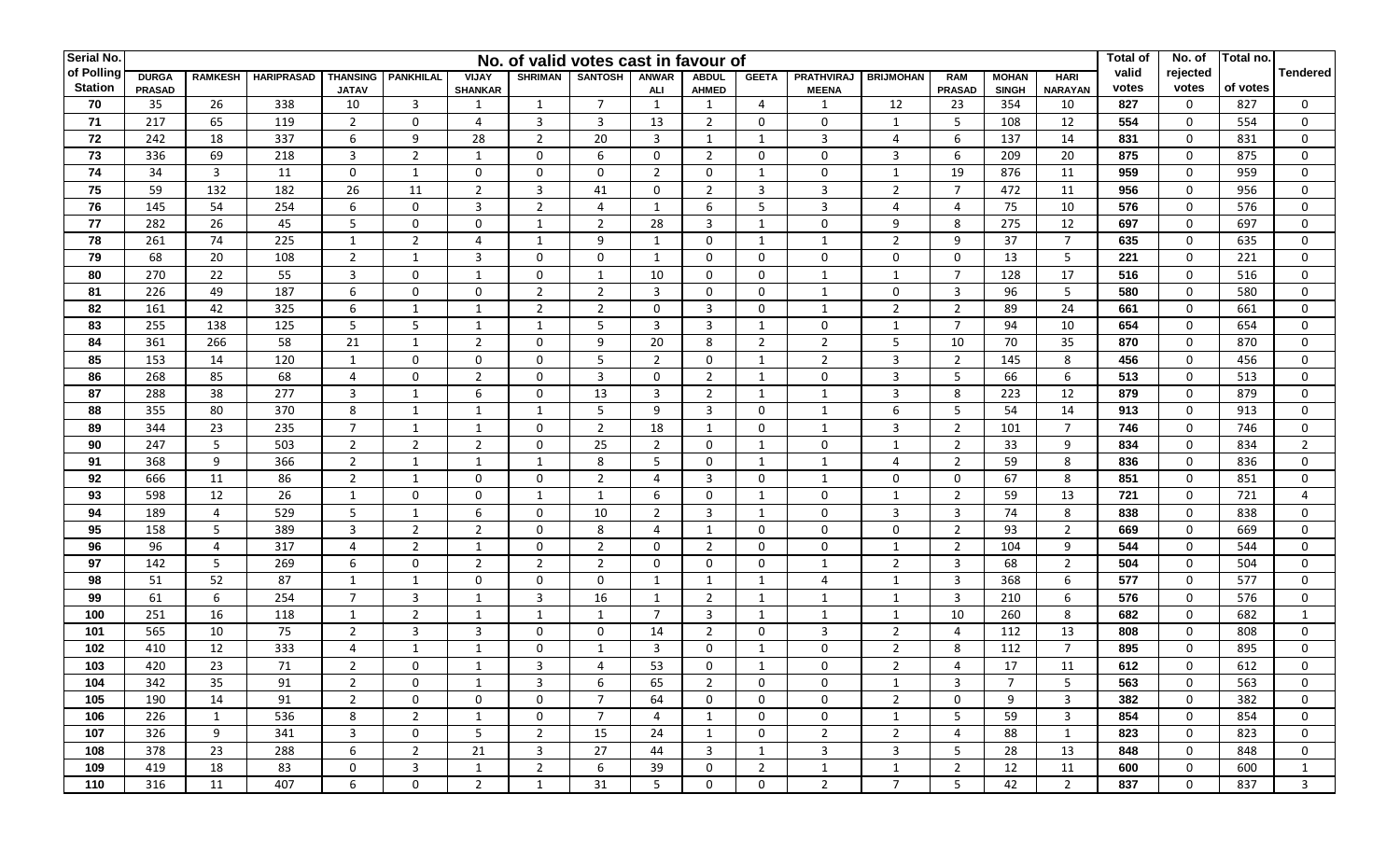| Serial No.     |               |                |                   |                 |                  |                |                | No. of valid votes cast in favour of |                |                |                |                |                  |                |                |                | Total of | No. of       | Total no. |                 |
|----------------|---------------|----------------|-------------------|-----------------|------------------|----------------|----------------|--------------------------------------|----------------|----------------|----------------|----------------|------------------|----------------|----------------|----------------|----------|--------------|-----------|-----------------|
| of Polling     | <b>DURGA</b>  | <b>RAMKESH</b> | <b>HARIPRASAD</b> | <b>THANSING</b> | <b>PANKHILAL</b> | <b>VIJAY</b>   | <b>SHRIMAN</b> | <b>SANTOSH</b>                       | <b>ANWAR</b>   | <b>ABDUL</b>   | <b>GEETA</b>   | PRATHVIRAJ     | <b>BRIJMOHAN</b> | <b>RAM</b>     | <b>MOHAN</b>   | <b>HARI</b>    | valid    | rejected     |           | <b>Tendered</b> |
| <b>Station</b> | <b>PRASAD</b> |                |                   | <b>JATAV</b>    |                  | <b>SHANKAR</b> |                |                                      | ALI            | <b>AHMED</b>   |                | <b>MEENA</b>   |                  | <b>PRASAD</b>  | <b>SINGH</b>   | <b>NARAYAN</b> | votes    | votes        | of votes  |                 |
| 111            | 255           | 8              | 281               | $\overline{2}$  | $\Omega$         | 1              | 1              | 24                                   | $\mathbf 0$    | 1              | $\mathbf 0$    | $\Omega$       | 1                | 2              | 22             | 3              | 601      | 0            | 601       | $\mathbf{0}$    |
| 112            | 270           | 5              | 230               | $\overline{3}$  | 1                | 0              | $\overline{2}$ | 8                                    | $\overline{2}$ | $\mathbf{0}$   | $\mathbf 0$    | 0              | 1                | $\mathbf{1}$   | 19             | 4              | 546      | 0            | 546       | 3               |
| 113            | 200           | $\overline{7}$ | 284               | $\overline{2}$  | 6                | $\overline{2}$ | $\mathbf 0$    | 19                                   | 1              | $\mathbf{0}$   | 1              | $\mathbf{0}$   | 2                | $\mathbf{1}$   | 28             | $\mathbf 0$    | 553      | $\mathbf 0$  | 553       | $\Omega$        |
| 114            | 232           | 25             | 357               | $\overline{3}$  | 8                | 3              | $\mathbf 0$    | 11                                   | $\overline{4}$ | 1              | $\overline{2}$ | $\overline{2}$ | 55               | $\overline{7}$ | 31             | 5              | 746      | $\mathbf 0$  | 746       | $\Omega$        |
| 115            | 184           | $\overline{7}$ | 318               | 5               | $\overline{2}$   | 1              | $\overline{2}$ | 12                                   | $\overline{4}$ | 1              | $\mathbf 0$    | $\overline{1}$ | $\overline{2}$   | 3              | 31             | $\overline{7}$ | 580      | $\mathbf 0$  | 580       | $\Omega$        |
| 116            | 248           | 21             | 206               | $\overline{3}$  | $\mathbf 0$      | $\mathbf 0$    | $\mathbf 0$    | 13                                   | $\mathbf 0$    | $\mathbf{1}$   | $\mathbf 0$    | $\mathbf 0$    | $\mathbf 0$      | 3              | 34             | $\overline{3}$ | 532      | 0            | 532       | 0               |
| 117            | 97            | 18             | 85                | 5               | $\mathbf{1}$     | $\mathbf 0$    | $\overline{2}$ | $\overline{4}$                       | 10             | $\overline{2}$ | $\overline{2}$ | $\overline{1}$ | 4                | 19             | 434            | 17             | 701      | $\mathbf 0$  | 701       | $\Omega$        |
| 118            | 52            | 292            | $\overline{4}$    | $\overline{7}$  | $\mathbf 0$      | 3              | $\mathbf 0$    | 1                                    | $\overline{2}$ | 1              | 1              | $\overline{2}$ | 6                | 13             | 353            | 12             | 749      | $\mathbf 0$  | 749       | $\Omega$        |
| 119            | 48            | $\overline{7}$ | 103               | $\overline{3}$  | $\mathbf 0$      | 0              | 1              | 3                                    | $\mathbf 0$    | $\mathbf 0$    | $\mathbf 0$    | $\overline{2}$ | 4                | 13             | 758            | 9              | 951      | 0            | 951       | $\Omega$        |
| 120            | 126           | 15             | 46                | 10              | $\mathbf{0}$     | $\mathbf{1}$   | $\mathbf 0$    | 1                                    | 2              | 1              | 1              | 0              | 5                | 3              | 356            | 9              | 576      | 0            | 576       | 0               |
| 121            | 46            | 49             | 77                | $\overline{2}$  | 9                | $\mathbf 0$    | $\mathbf 0$    | $\overline{2}$                       | $\mathbf 0$    | $\mathbf 0$    | $\mathbf 0$    | $\overline{1}$ | $\mathbf 0$      | $\mathbf{1}$   | 197            | $\mathbf{0}$   | 384      | $\mathbf 0$  | 384       | $\Omega$        |
| 122            | 120           | $\overline{7}$ | 195               | $\overline{3}$  | 1                | $\mathbf 0$    | $\overline{2}$ | $\overline{3}$                       | $\mathbf 0$    | $\mathbf 0$    | $\mathbf 0$    | 1              | 1                | $\overline{2}$ | 204            | 5              | 544      | 0            | 544       | $\Omega$        |
| 123            | 112           | $\overline{4}$ | 70                | $\overline{3}$  | $\mathbf{0}$     | $\mathbf 0$    | $\mathbf 0$    | 6                                    | $\mathbf 0$    | 0              | $\mathbf{1}$   | 2              | 1                | $\mathbf 0$    | 103            | 5              | 307      | 0            | 307       | 0               |
| 124            | 359           | 20             | 65                | 16              | 0                | $\overline{2}$ | 1              | 4                                    | 5              | 0              | 0              | $\mathbf{1}$   | 1                | 2              | 29             | 6              | 511      | 0            | 511       | $\Omega$        |
| 125            | 637           | 24             | 9                 | $\overline{2}$  | $\mathbf{1}$     | $\overline{2}$ | $\mathbf{1}$   | 0                                    | 14             | 0              | $\mathbf 0$    | 0              | $\mathbf 0$      | $\mathbf 0$    | $\overline{4}$ | 17             | 711      | 0            | 711       | $\Omega$        |
| 126            | 189           | 47             | 140               | 3               | 149              | $\overline{2}$ | 3              | 1                                    | 1              | 1              | 1              | $\overline{2}$ | 1                | 12             | 227            | 5              | 784      | 0            | 784       | $\Omega$        |
| 127            | 71            | 211            | 112               | 91              | 10               | $\mathbf{1}$   | $\mathbf 0$    | 18                                   | $\overline{4}$ | 0              | 3              | 3              | 4                | $\overline{7}$ | 62             | 3              | 600      | $\mathbf 0$  | 600       | $\Omega$        |
| 128            | 101           | 259            | 57                | $\overline{3}$  | 190              | $\mathbf 0$    | $\overline{3}$ | 11                                   | $\mathbf 0$    | $\mathbf 0$    | $\mathbf 0$    | 6              | $\mathbf 0$      | $\overline{4}$ | 68             | $\overline{2}$ | 704      | $\mathbf 0$  | 704       | $\mathbf{1}$    |
| 129            | 123           | 9              | 191               | 32              | 19               | $\mathbf{1}$   | $\mathbf{1}$   | $\mathbf 0$                          | $\mathbf 0$    | $\mathbf 0$    | $\mathbf{1}$   | $\overline{1}$ | $\mathbf 0$      | $\mathbf 0$    | 99             | 1              | 478      | $\mathbf 0$  | 478       | $\mathbf 0$     |
| 130            | 211           | 20             | 133               | 26              | $\mathbf{1}$     | $\mathbf{1}$   | 1              | $\overline{2}$                       | 1              | $\overline{2}$ | $\overline{2}$ | $\mathbf{1}$   | 4                | 12             | 393            | 8              | 818      | 0            | 818       | $\Omega$        |
| 131            | 31            | 59             | 113               | 4               | $\mathbf 0$      | 0              | $\mathbf 0$    | 3                                    | 0              | 0              | $\mathbf 1$    | 0              | 3                | 11             | 893            | 4              | 1122     | 0            | 1122      | 0               |
| 132            | 212           | 6              | 368               | 10              | $\overline{2}$   | $\overline{2}$ | 3              | $\mathbf 0$                          | $\mathbf 0$    | $\overline{2}$ | 1              | 3              | $\mathbf{1}$     | 10             | 49             | 8              | 677      | $\mathbf 0$  | 677       | $\Omega$        |
| 133            | 56            | 15             | 51                | 61              | $\mathbf{0}$     | $\mathbf{1}$   | $\overline{3}$ | $\overline{4}$                       | $\overline{3}$ | 3              | 1              | $\overline{2}$ | 11               | 13             | 363            | 14             | 601      | $\mathbf{0}$ | 601       | $\Omega$        |
| 134            | 46            | 1              | 26                | $\mathbf 0$     | $\overline{2}$   | 0              | $\overline{2}$ | 0                                    | $\overline{3}$ | 0              | $\mathbf 0$    | 0              | $\mathbf 0$      | 2              | 837            | 3              | 922      | 0            | 922       | $\Omega$        |
| 135            | 35            | 5              | 1                 | 8               | $\mathbf 0$      | $\mathbf{1}$   | $\mathbf 0$    | 0                                    | $\overline{2}$ | $\mathbf 0$    | 1              | 0              | $\overline{3}$   | 13             | 767            | $\overline{7}$ | 843      | $\mathbf 0$  | 843       | 0               |
| 136            | 25            | 31             | 30                | 1               | 615              | 5              | $\overline{2}$ | 0                                    | $\overline{3}$ | $\mathbf{0}$   | 1              | 3              | 1                | 3              | 11             | 9              | 740      | 0            | 740       | 0               |
| 137            | 91            | 27             | 39                | 1               | 4                | $\mathbf{1}$   | $\overline{2}$ | 5                                    | $\mathbf{1}$   | 0              | $\mathbf 0$    | 0              | $\overline{2}$   | 4              | 165            | 6              | 348      | 0            | 348       | $\Omega$        |
| 138            | 63            | 43             | 154               | 59              | 3                | $\mathbf 0$    | 1              | $\overline{4}$                       | $\overline{4}$ | 6              | 3              | 4              | 2                | 11             | 201            | 11             | 569      | 0            | 569       | $\Omega$        |
| 139            | 73            | $\overline{7}$ | 53                | 21              | 1                | $\mathbf 0$    | $\overline{2}$ | 1                                    | $\overline{2}$ | $\mathbf{1}$   | 5              | $\overline{2}$ | 2                | 8              | 403            | 6              | 587      | $\mathbf{0}$ | 587       | 0               |
| 140            | 167           | 11             | 117               | 12              | $\mathbf 0$      | $\overline{2}$ | $\mathbf{1}$   | $\mathbf 0$                          | $\mathbf 0$    | $\mathbf 0$    | $\mathbf 0$    | $\mathbf{1}$   | 3                | 11             | 316            | 11             | 652      | $\mathbf 0$  | 652       | $\Omega$        |
| 141            | 23            | $\overline{3}$ | 110               | 5               | $\mathbf 1$      | $\mathbf{1}$   | $\mathbf{1}$   | $\overline{3}$                       |                | 4              | $\mathbf 0$    | $\mathbf{1}$   | $\mathbf 1$      | 6              | 16             | 4              | 180      | 0            | 180       | $\Omega$        |
| 142            | 72            | 60             | 58                | 5               | $\mathbf{1}$     | $\mathbf{1}$   | $\mathbf{1}$   | $\overline{4}$                       | $\mathbf{1}$   | 1              | $\mathbf 0$    | $\overline{2}$ | $\mathbf 0$      | 9              | 648            | 5              | 868      | 0            | 868       | 0               |
| 143            | 101           | 44             | 92                | 40              | 6                | $\mathbf{1}$   | 1              | $\overline{2}$                       | 0              | 3              | $\mathbf 1$    | 3              | $\overline{7}$   | 15             | 347            | 14             | 677      | 0            | 677       | $\Omega$        |
| 144            | 40            | 5              | 39                | 2               | -1               | $\mathbf{1}$   | -1             | 3                                    | $\Omega$       | $\mathbf{1}$   | $\Omega$       | $\Omega$       | $\mathbf 0$      | 9              | 509            | 11             | 622      | $\mathbf{0}$ | 622       | $\Omega$        |
| 145            | 14            | 9              | 180               | 17              | 16               | 0              | 2              | 4                                    | $\overline{2}$ | 4              | 1              | 0              | $\overline{7}$   | 18             | 506            | 10             | 790      | $\mathbf{0}$ | 790       | 0               |
| 146            | 79            | 13             | 85                | 31              | 43               | 1              | 6              | 13                                   | 6              | 3              | $\overline{2}$ | 5              | 4                | 8              | 177            | 11             | 487      | $\mathbf{0}$ | 487       | $\mathbf{0}$    |
| 147            | 80            | 6              | 114               | 78              | $\overline{7}$   | $\mathbf{1}$   | $\overline{2}$ | $\overline{2}$                       | $\overline{3}$ | 1              | 1              | 3              | 6                | $\overline{7}$ | 252            | 13             | 576      | 0            | 576       | $\mathbf{0}$    |
| 148            | 40            | 46             | 30                | 35              | $\mathbf{1}$     | $\mathbf{1}$   | 0              | $\mathbf{1}$                         | $\mathbf 0$    | 0              | 1              | 201            | 1                | 0              | 398            | 9              | 764      | 0            | 764       | $\mathbf{0}$    |
| 149            | 45            | 163            | 20                | 18              | 70               | $\mathbf{1}$   | $\overline{2}$ | 6                                    | 4              | 1              | $\overline{2}$ | 128            | 6                | $\mathbf{1}$   | 130            | 13             | 610      | 0            | 610       | $\mathbf{0}$    |
| 150            | 148           | 61             | 15                | $\mathbf{1}$    | $\overline{2}$   | 0              | 0              | 1                                    | $\mathbf 0$    | 0              | 0              | $\overline{2}$ | 3                | 11             | 102            | 15             | 361      | 0            | 361       | $\mathbf{0}$    |
| 151            | 36            | 290            | 19                | $\mathbf 0$     | 30               | $\overline{2}$ | 1              | 3                                    | $\mathbf 0$    | 3              | 0              | 6              | 0                | $\mathbf 0$    | 1              | 4              | 395      | $\mathbf 0$  | 395       | $\mathbf{0}$    |